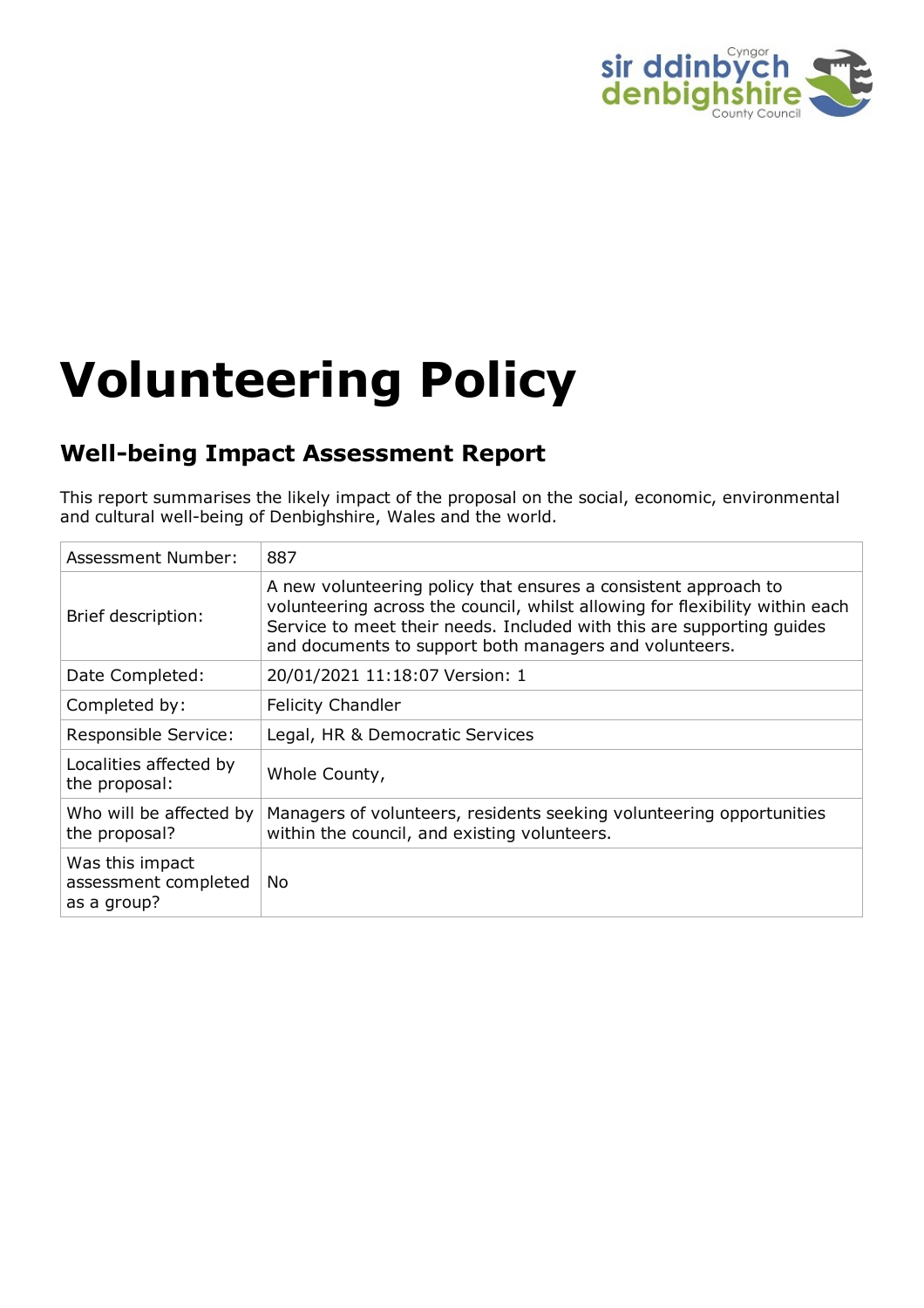# **IMPACT ASSESSMENT SUMMARY AND CONCLUSION**

Before we look in detail at the contribution and impact of the proposal, it is important to consider how the proposal is applying the sustainable development principle. This means that we must act "in a manner which seeks to ensure that the needs of the present are met without compromising the ability of future generations to meet their own needs."

#### **Score for the sustainability of the approach**



#### **Implications of the score**

Some areas within this are not relevant to the policy. However, this policy will be supported by Volunteer Champions who can feed back good practice, lessons learnt and feedback from volunteers and managers. The policy provides a sustainable approach for volunteering across all Services in the council, and will be regularly reviewed as part of HR's policies.

#### **Summary of impact**

Well-being Goals A globally<br>responsible A prosperous A prosperous Denbighshire **Positive** Positive Wales .<br>Wales A resilient Denbighshire **Positive** Positive A Wales of vibrant culture<br>and thriving A healthier Denbighshire **Positive** Positive Welsh Language A more equal Denbighshire **Positive** Positive A Denbighshire of cohesive communities **Positive** Positive A Wales of A healthier cohesive Wales A Denbighshire of vibrant culture and thriving Welsh communities Neutral language A more equal Wales A globally responsible Denbighshire **A** globally responsible Denbighshire

#### **Main conclusions**

The volunteering policy will overall positively impact on local residents, local communities and council service delivery. The policy ensures all managers and volunteers are fully supported in achieving meaningful placements that will promote positive mental and physical wellbeing, as well as supporting our local area and heritage through appropriate volunteering activities.

#### **Evidence to support the Well-being Impact Assessment**

We have consulted published research or guides that inform us about the likely impact of the proposal

We have involved an expert / consulted a group who represent those who may affected by the proposal

 $\nabla$  We have engaged with people who will be affected by the proposal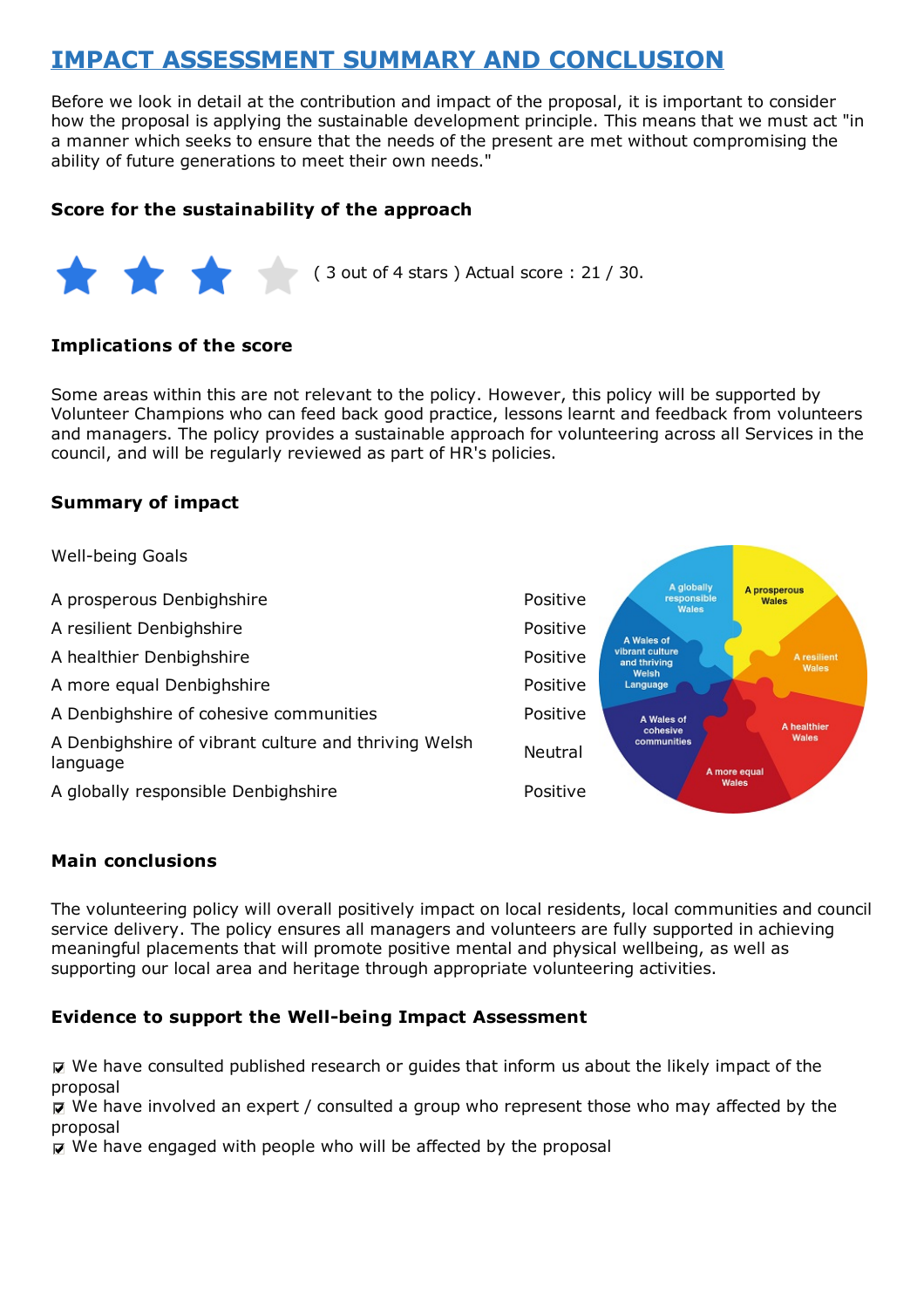# **THE LIKELY IMPACT ON DENBIGHSHIRE, WALES AND THE WORLD**

| <b>A prosperous Denbighshire</b>   |                                                                                                                                                                                                                                                                                                                                                                                                                                                                                                          |
|------------------------------------|----------------------------------------------------------------------------------------------------------------------------------------------------------------------------------------------------------------------------------------------------------------------------------------------------------------------------------------------------------------------------------------------------------------------------------------------------------------------------------------------------------|
| <b>Overall Impact</b>              | Positive                                                                                                                                                                                                                                                                                                                                                                                                                                                                                                 |
| <b>Justification for</b><br>impact | The policy allows for individuals to develop behaviours and skills which will<br>positively impact on their mental and physical wellbeing, as well as<br>supporting their ability to access long term employment.                                                                                                                                                                                                                                                                                        |
| <b>Further actions</b><br>required | In promoting the use of volunteers within the council, more managers will<br>feel supported to provide opportunities in more areas, which will in turn<br>support local communities. Managers need to be supported to consider<br>their target audience and advertise through multiple channels to reach all,<br>including those disadvantaged. The use of the supporting guidance<br>documents will enable managers to create meaningful opportunities that<br>fully engage and support all volunteers. |

### **Positive impacts identified:**

| A low carbon society                                          | This policy does not cover this element - neutral impact                                                                                                                                                                                                          |
|---------------------------------------------------------------|-------------------------------------------------------------------------------------------------------------------------------------------------------------------------------------------------------------------------------------------------------------------|
| Quality<br>communications,<br>infrastructure and<br>transport | This policy does not cover this element - neutral impact                                                                                                                                                                                                          |
| <b>Economic</b><br>development                                | Policy enables volunteers to support local communities. Policy supports<br>those at disadvantage to gain meaningful volunteering opportunities.                                                                                                                   |
| <b>Quality skills for the</b><br>long term                    | Enables volunteers to develop skills and experience in new areas/career<br>aspiration areas. Opportunities to develop life and work skills and<br>behaviours, leading to mental and physical wellbeing outcomes, as well as<br>opportunities for work and income. |
| <b>Quality jobs for the</b><br>long term                      | Policy will enable individuals to develop skills for long term employment.<br>Policy supports the reduction of inequalities for those in low paid, low<br>skilled jobs.                                                                                           |
| <b>Childcare</b>                                              | This policy does not cover this element - neutral impact                                                                                                                                                                                                          |

| A low carbon society                                          | This policy does not cover this element - neutral impact                                                                                        |
|---------------------------------------------------------------|-------------------------------------------------------------------------------------------------------------------------------------------------|
| Quality<br>communications,<br>infrastructure and<br>transport | This policy does not cover this element - neutral impact                                                                                        |
| Economic<br>development                                       | Contribution to communities relies on volunteering opportunities being<br>created in this area. Opportunities advertised primarily online only. |
| <b>Quality skills for the</b><br>long term                    |                                                                                                                                                 |
| <b>Quality jobs for the</b><br>long term                      |                                                                                                                                                 |
| <b>Childcare</b>                                              | This policy does not cover this element - neutral impact                                                                                        |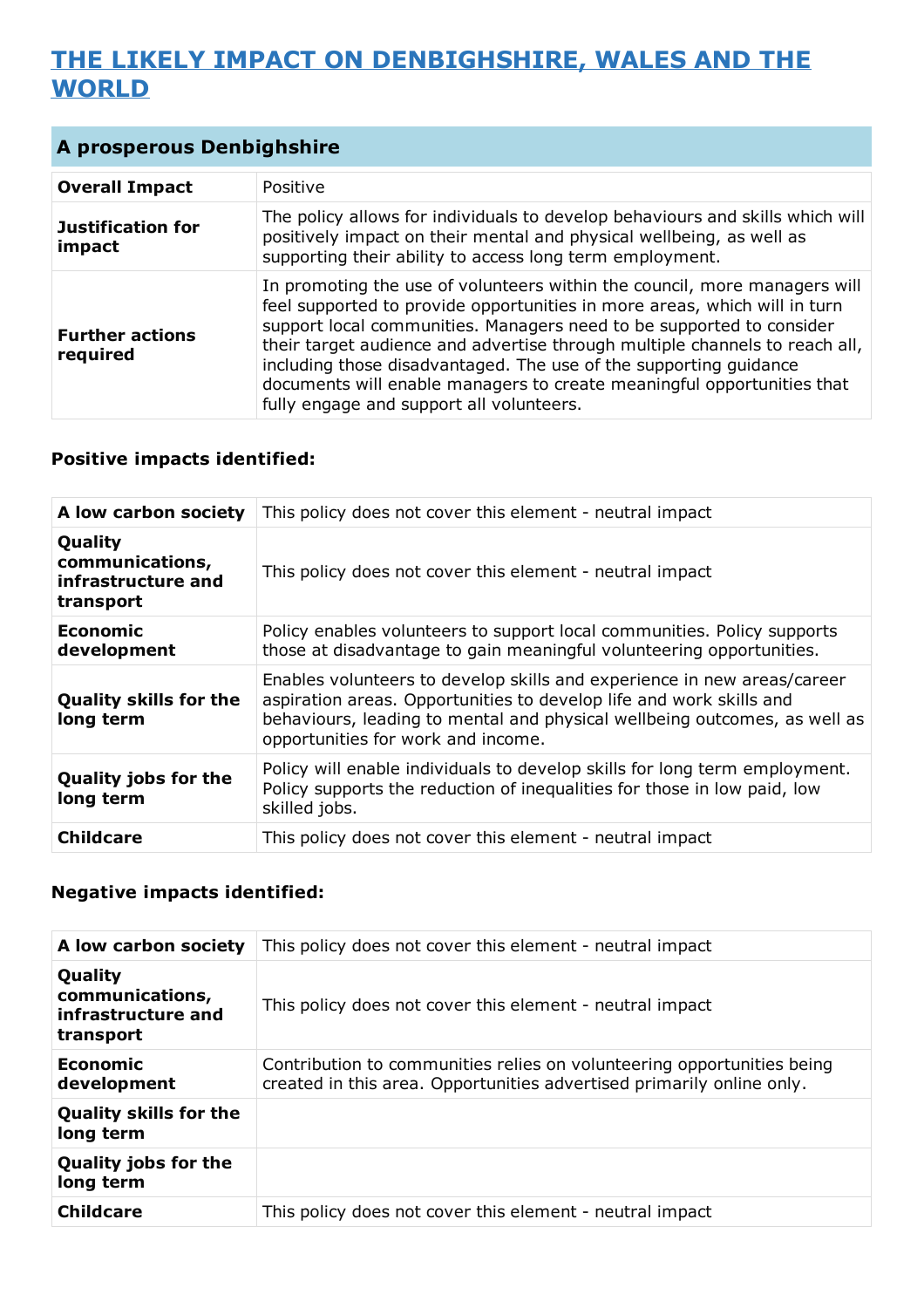| <b>A resilient Denbighshire</b>    |                                                                                                                                                                                                   |
|------------------------------------|---------------------------------------------------------------------------------------------------------------------------------------------------------------------------------------------------|
| <b>Overall Impact</b>              | Positive                                                                                                                                                                                          |
| <b>Justification for</b><br>impact | The policy supports the development of volunteering opportunities within<br>areas that support the environment and biodiversity, but this is dependant<br>on these opportunities being developed. |
| <b>Further actions</b><br>required | Sharing of good practice amongst the Champions group, to encourage<br>more use of volunteers within key areas.                                                                                    |

## **Positive impacts identified:**

| <b>Biodiversity and the</b><br>natural environment                  | Volunteering opportunities that support the preservation and<br>enhancement of landscape character across the county, particularly the<br>AONB, can be supported through this policy. |
|---------------------------------------------------------------------|---------------------------------------------------------------------------------------------------------------------------------------------------------------------------------------|
| <b>Biodiversity in the</b><br>built environment                     | Policy does not cover this element - neutral impact                                                                                                                                   |
| Reducing waste,<br>reusing and<br>recycling                         | Policy does not cover this element - neutral impact                                                                                                                                   |
| Reduced energy/fuel<br>consumption                                  | Policy does not cover this element - neutral impact                                                                                                                                   |
| <b>People's awareness</b><br>of the environment<br>and biodiversity | Policy supports the use of volunteering within all areas of the council, and<br>certain opportunities will therefore raise people's awareness of the<br>environment and biodiversity. |
| <b>Flood risk</b><br>management                                     | Policy supports the development and use of emergency situation<br>volunteers, to help support the impact of crisis such as flooding                                                   |

| <b>Biodiversity and the</b><br>natural environment                  |                                                                        |
|---------------------------------------------------------------------|------------------------------------------------------------------------|
| <b>Biodiversity in the</b><br>built environment                     | Policy does not cover this element - neutral impact                    |
| Reducing waste,<br>reusing and<br>recycling                         | Policy does not cover this element - neutral impact                    |
| Reduced energy/fuel<br>consumption                                  | Policy does not cover this element - neutral impact                    |
| <b>People's awareness</b><br>of the environment<br>and biodiversity | Reliant on volunteering opportunities to be developed within this area |
| <b>Flood risk</b><br>management                                     | Reliant on volunteering opportunities to be developed within this area |

| A healthier Denbighshire    |                                                                  |
|-----------------------------|------------------------------------------------------------------|
| <b>Overall Impact</b>       | Positive                                                         |
| Justification for<br>impact | Volunteering supports individuals mental and physical wellbeing. |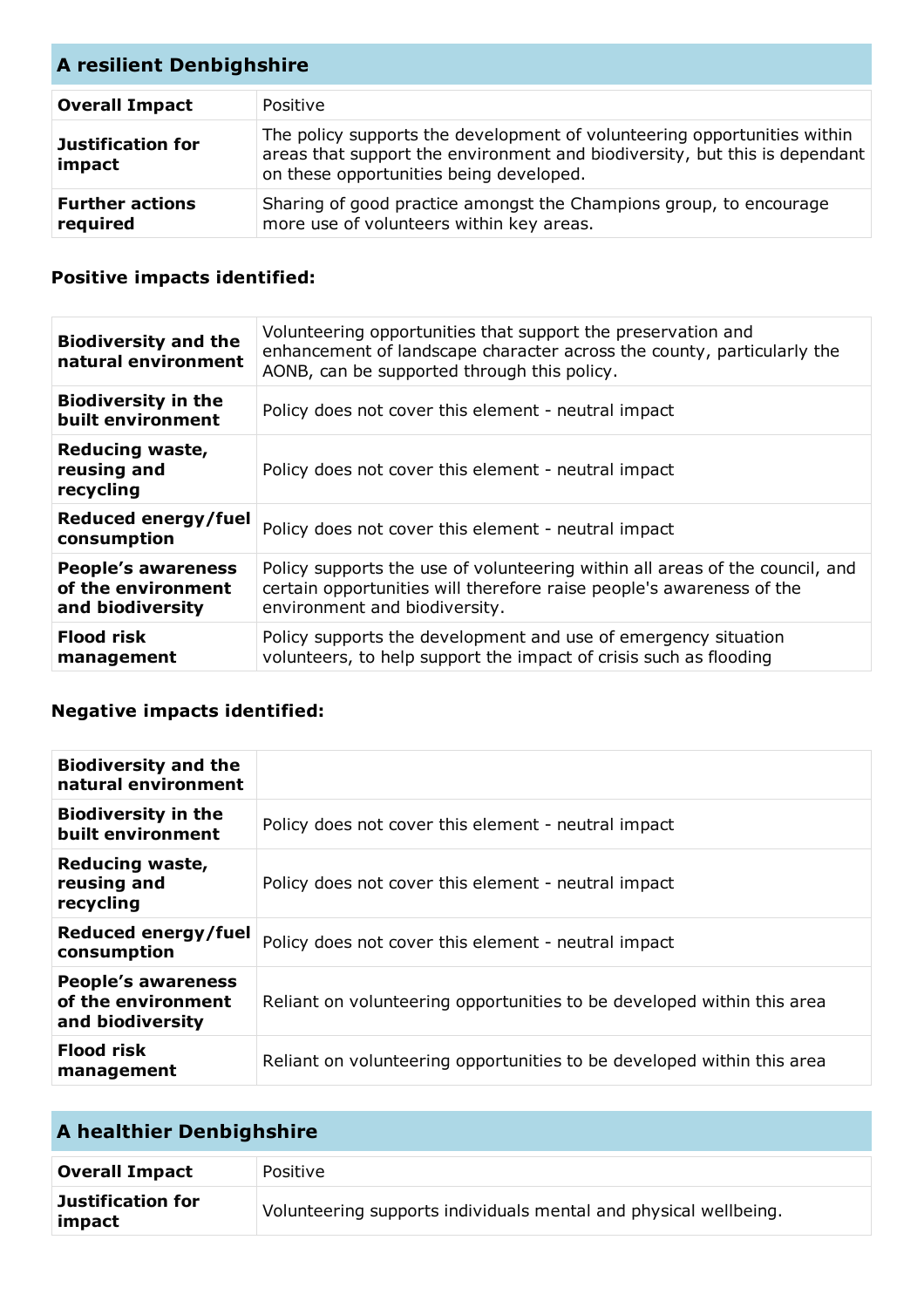| <b>Further actions</b><br>required | Ensure managers guidance is clear and up to date, to enable all managers |
|------------------------------------|--------------------------------------------------------------------------|
|                                    | to effectively support volunteers to ensure their mental and physical    |
|                                    | wellbeing and health is supported fully.                                 |

## **Positive impacts identified:**

| A social and physical<br>environment that<br>encourage and<br>support health and<br>well-being | Policy supports volunteering opportunities to be developed that promote a<br>safe environment. Volunteering itself can support individuals to feel more<br>fulfilled and less likely to engage in risky behaviours.                                                                                                                                                  |
|------------------------------------------------------------------------------------------------|----------------------------------------------------------------------------------------------------------------------------------------------------------------------------------------------------------------------------------------------------------------------------------------------------------------------------------------------------------------------|
| <b>Access to good</b><br>quality, healthy food                                                 | Policy does not cover this element - neutral impact                                                                                                                                                                                                                                                                                                                  |
| <b>People's emotional</b><br>and mental well-<br>being                                         | Volunteering provides motivation and a sense of fulfilment. Engaging in<br>volunteering can support a sense of control, reduces isolation and enables<br>people to participate in community and economic life, and positively<br>impacts on emotional wellbeing and resilience. The policy supports good<br>management of volunteers to fully realise all the above. |
| <b>Access to healthcare</b>                                                                    | Policy does not cover this element - neutral impact                                                                                                                                                                                                                                                                                                                  |
| <b>Participation in</b><br>leisure opportunities                                               | Volunteering opportunities in physically active areas is supported.                                                                                                                                                                                                                                                                                                  |

| A social and physical<br>environment that<br>encourage and<br>support health and<br>well-being |                                                     |
|------------------------------------------------------------------------------------------------|-----------------------------------------------------|
| <b>Access to good</b><br>quality, healthy food                                                 | Policy does not cover this element - neutral impact |
| <b>People's emotional</b><br>and mental well-<br>being                                         |                                                     |
| <b>Access to healthcare</b>                                                                    | Policy does not cover this element - neutral impact |
| <b>Participation in</b><br>leisure opportunities                                               |                                                     |

| A more equal Denbighshire          |                                                                                                                                                                                                                                                         |
|------------------------------------|---------------------------------------------------------------------------------------------------------------------------------------------------------------------------------------------------------------------------------------------------------|
| <b>Overall Impact</b>              | Positive                                                                                                                                                                                                                                                |
| <b>Justification for</b><br>impact | Those most disadvantaged are likely to gain the most from volunteering.<br>The policy and supporting documents outlines this clearly, and supports<br>managers in ensuring these groups are fully able to participate in<br>volunteering.               |
| <b>Further actions</b><br>required | Ensure managers are supported in considering those living in poverty or<br>unable to access online resources, and to develop ways to target these<br>groups. Volunteering Champions group will support this and will be used<br>to share good practice. |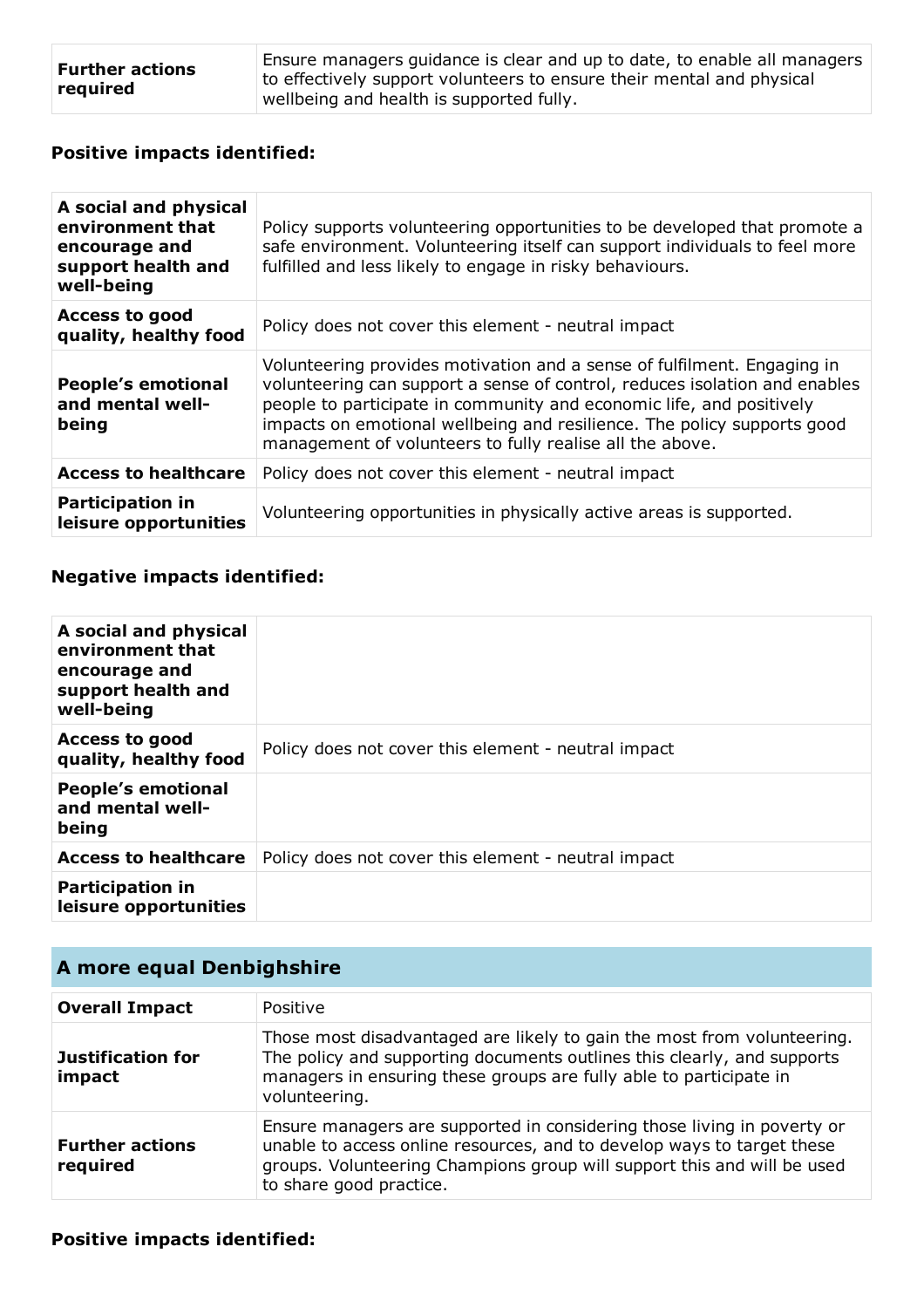| <b>Improving the well-</b><br>being of people with<br>protected<br>characteristics. The<br>nine protected<br>characteristics are:<br>age; disability;<br>gender<br>reassignment;<br>marriage or civil<br>partnership;<br>pregnancy and<br>maternity; race;<br>religion or belief;<br>sex; and sexual<br>orientation | Policy specifically encourages and supports managers to consider those<br>more disadvantaged and to enable them to take part in volunteering. |
|---------------------------------------------------------------------------------------------------------------------------------------------------------------------------------------------------------------------------------------------------------------------------------------------------------------------|-----------------------------------------------------------------------------------------------------------------------------------------------|
| <b>People who suffer</b><br>discrimination or<br>disadvantage                                                                                                                                                                                                                                                       | Policy specifically encourages and supports managers to consider those<br>more disadvantaged and to enable them to take part in volunteering. |
| Areas with poor<br>economic, health or<br>educational<br>outcomes                                                                                                                                                                                                                                                   | Policy specifically encourages and supports managers to consider those<br>more disadvantaged and to enable them to take part in volunteering. |
| People in poverty                                                                                                                                                                                                                                                                                                   | Policy specifically encourages and supports managers to consider those<br>more disadvantaged and to enable them to take part in volunteering. |

| <b>Improving the well-</b><br>being of people with<br>protected<br>characteristics. The<br>nine protected<br>characteristics are:<br>age; disability;<br>gender<br>reassignment;<br>marriage or civil<br>partnership;<br>pregnancy and<br>maternity; race;<br>religion or belief;<br>sex; and sexual<br>orientation |                                                                                                                          |
|---------------------------------------------------------------------------------------------------------------------------------------------------------------------------------------------------------------------------------------------------------------------------------------------------------------------|--------------------------------------------------------------------------------------------------------------------------|
| <b>People who suffer</b><br>discrimination or<br>disadvantage                                                                                                                                                                                                                                                       |                                                                                                                          |
| Areas with poor<br>economic, health or<br>educational<br>outcomes                                                                                                                                                                                                                                                   |                                                                                                                          |
| People in poverty                                                                                                                                                                                                                                                                                                   | Most volunteering opportunities advertised online, which those living in<br>poverty may not be able to access as easily. |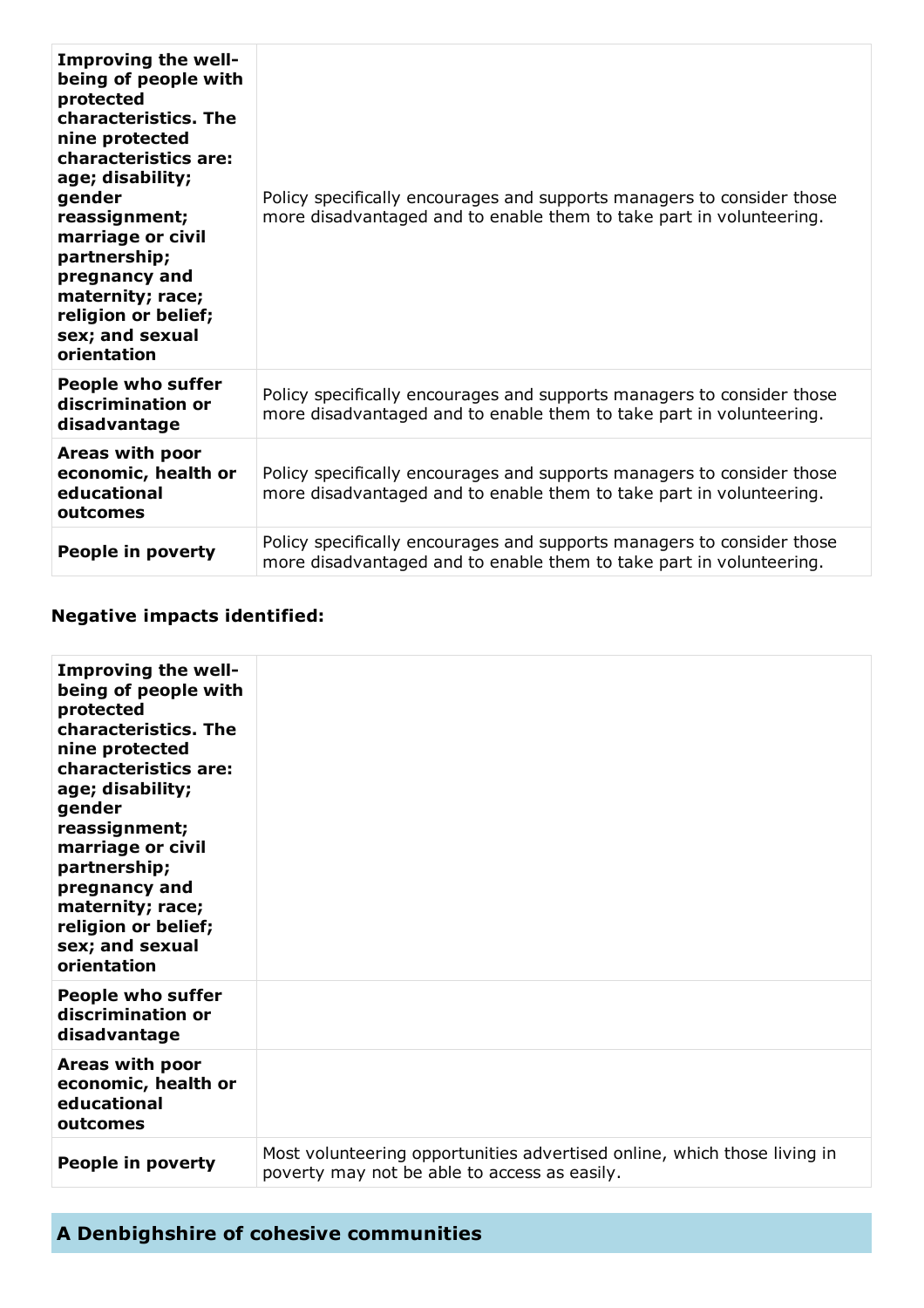| <b>Overall Impact</b>    | Positive                                                                |
|--------------------------|-------------------------------------------------------------------------|
| <b>Justification for</b> | Volunteering can bring communities together and supports individuals to |
| impact                   | participate in their local area.                                        |
| <b>Further actions</b>   | Volunteering Champions group will support managers to develop more      |
| required                 | volunteering opportunities that supports the community and local area.  |

#### **Positive impacts identified:**

| <b>Safe communities</b><br>and individuals          | Volunteering opportunities can support individuals to engage with more<br>people, to allow them opportunities to disclose safeguarding or domestic<br>abuse concerns.                                                                                                                                                                                                       |
|-----------------------------------------------------|-----------------------------------------------------------------------------------------------------------------------------------------------------------------------------------------------------------------------------------------------------------------------------------------------------------------------------------------------------------------------------|
| <b>Community</b><br>participation and<br>resilience | Volunteering allows individuals to contribute and participate in community<br>activities, and to strengthen community resilience, and provides the<br>opportunity for them to voice their opinions to internal officers.                                                                                                                                                    |
| The attractiveness of<br>the area                   | Volunteering opportunities within this area are supported through this<br>policy, enabling individuals to contribute to making the area attractive and<br>protected.                                                                                                                                                                                                        |
| <b>Connected</b><br>communities                     | Policy supports large volunteering opportunities that allow individuals to<br>connect                                                                                                                                                                                                                                                                                       |
| <b>Rural resilience</b>                             | Policy supports volunteering opportunities that support the quality and<br>character of the natural and built rural landscape, and supports people<br>wishing to reach and use the countryside as a place for recreation and<br>enjoyment.<br>Policy also allows for those on low wages or in part-time or seasonal<br>employment to develop skills for career progression. |

### **Negative impacts identified:**

| <b>Safe communities</b><br>and individuals          |                                                                     |
|-----------------------------------------------------|---------------------------------------------------------------------|
| <b>Community</b><br>participation and<br>resilience |                                                                     |
| The attractiveness of<br>the area                   | Reliant on volunteering opportunities to be developed in this area. |
| <b>Connected</b><br>communities                     |                                                                     |
| <b>Rural resilience</b>                             |                                                                     |

# **A Denbighshire of vibrant culture and thriving Welsh language**

| <b>Overall Impact</b>    | Neutral                                                                 |
|--------------------------|-------------------------------------------------------------------------|
| <b>Justification for</b> | The policy supports the use of Welsh language but does not specifically |
| impact                   | seek to raise this.                                                     |
| <b>Further actions</b>   | Volunteer Champions group will support managers in creating             |
| required                 | opportunities that support local culture and heritage.                  |

#### **Positive impacts identified:**